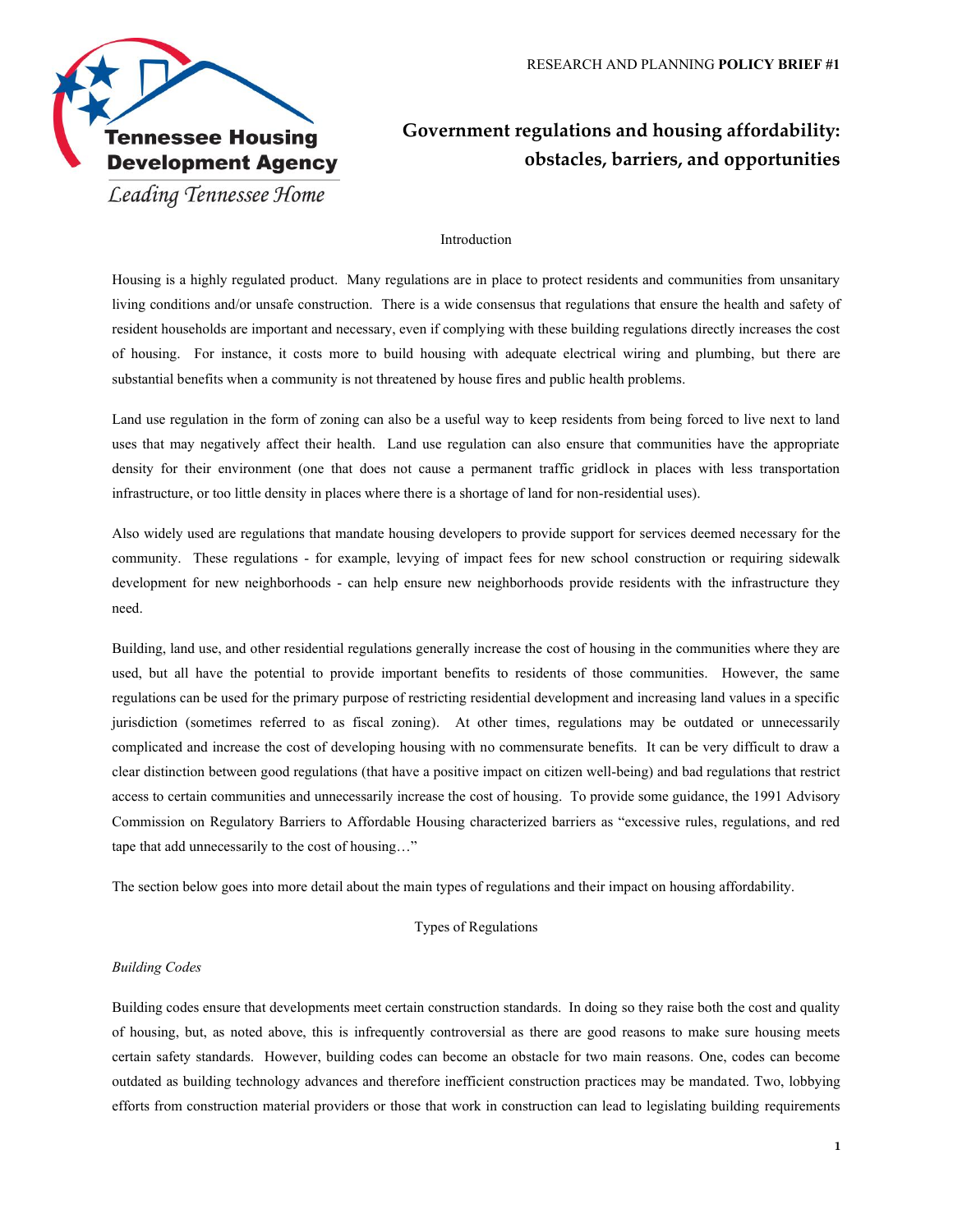that primarily serve to enrich those industries rather than benefit households who actually live in the housing. That being said, building codes generally have a limited influence on the price of housing, with some concluding that the building codes increase the price of housing by less than five percent and have a relatively minor impact compared to zoning and subdivision  $regulations<sup>1</sup>$ .

## *Environmental Regulations*

Environmental regulations can take various forms, including: regulations that limit where housing can be built in order to protect clean water or endangered species; "quality growth" regulations that are aimed to preserve greenspace on the periphery of urban areas and limit sprawl; and, requirements for environmental impact analysis before development commences. By limiting the land available for development and/or adding expenses to the predevelopment phase, environmental regulations can make housing more expensive.

#### *Zoning and Land Use*

Zoning and land use restrictions were originally used to separate land uses that were deemed incompatible like keeping large polluting factories away from residential areas. Since the beginning of the twentieth century, zoning ordinances have become increasingly more specific and now are often used to limit the type, look, and size of residential buildings within certain communities. Like some environmental regulations, zoning and land use restrictions can limit the supply and usage of land available for housing developments and, therefore, have the potential to drive up housing costs. Zoning that sets large minimum lot sizes (e.g., one-acre) has been termed "exclusionary zoning", as it has the potential to make housing units too expensive for many poorer households.

#### *Impact Fees*

The purpose of impact fees is to help make sure that the true cost of a new housing unit is included in the actual price paid by the developer or consumer (e.g., the cost of additional demands on the school system and other community services associated with a new housing unit). While impact fees may add to the cost of housing, in some instances they may actually help increase housing availability: a jurisdiction may choose to levy an impact fee rather than enforcing large lot (exclusionary) zoning<sup>2</sup>. That being said, other municipalities may choose to levy high impact fees for the primary purpose of restricting development to only the most well-off households.

## *Administrative Processes*

 $\overline{a}$ 

Every regulation needs administrative processes to help ensure that it is enforced. Efficient administration of these regulations can help minimize the cost of regulations on housing development. Inefficient, duplicative, and unnecessary administrative processes can magnify the costs of regulations.

Government regulations play an important role in the development of housing in the United States. They can increase the cost of housing, but they may also have a positive impact on the quality of life of residents: minimizing the costs of housing

<sup>&</sup>lt;sup>1</sup> Listokin, David, and David B. Hattis. 2005. "Building Codes and Housing," Cityscape 8 (1): 21-68.

 $2^{2}$  Been, Vicki. 2005. "Impact Fees and Housing Affordability," Cityscape 8 (1): 139–186.